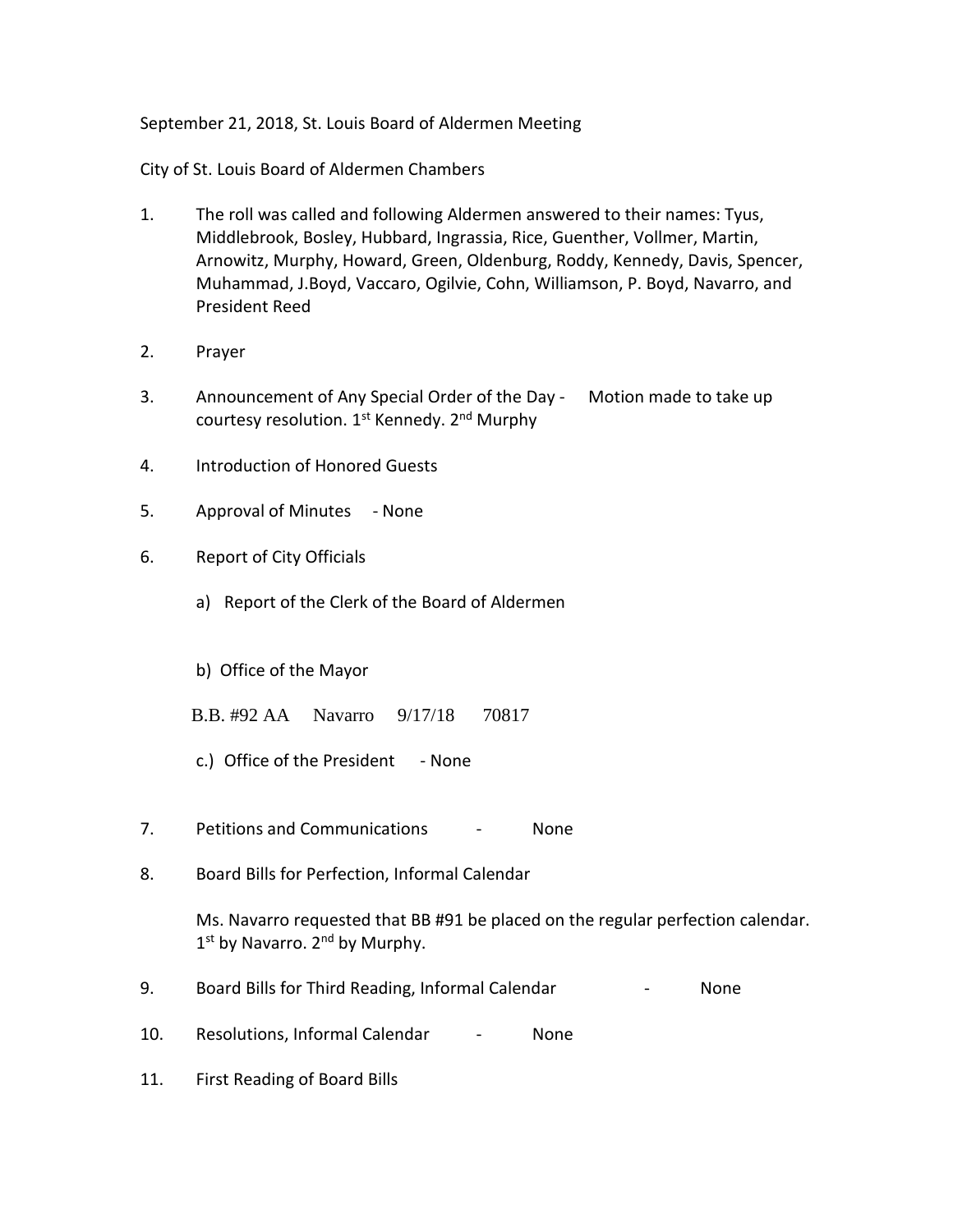The following Board Bills were first read: BB#116, #117, #118, #119

12. Reference to Committee of Board Bills, Resolutions, Mayoral Appointments

Convention and Tourism:

Engrossment, Rules and Resolutions: BB #116

Health and Human Services: BB #117

Housing, Urban Development and Zoning:

Legislation:

Neighborhood Development: BB #118

Parks and Environmental Matters:

Personnel and Administration:

Public Employees:

Public Safety: BB #119

Public Utilities:

Streets, Traffic and Refuse:

Transportation and Commerce:

Ways and Means:

## 13. Second Reading and Report of Standing Committees

The following Board Bills were second read: BB #105, BB #110

- 14. Report of Special Committees None
- 15. Perfection Consent Calendar

BB #73AA and BB #100

Mr. Kennedy moved to perfect BB #73AA and BB #100. The motion was seconded by Mr. Cohn, and was carried by voice vote.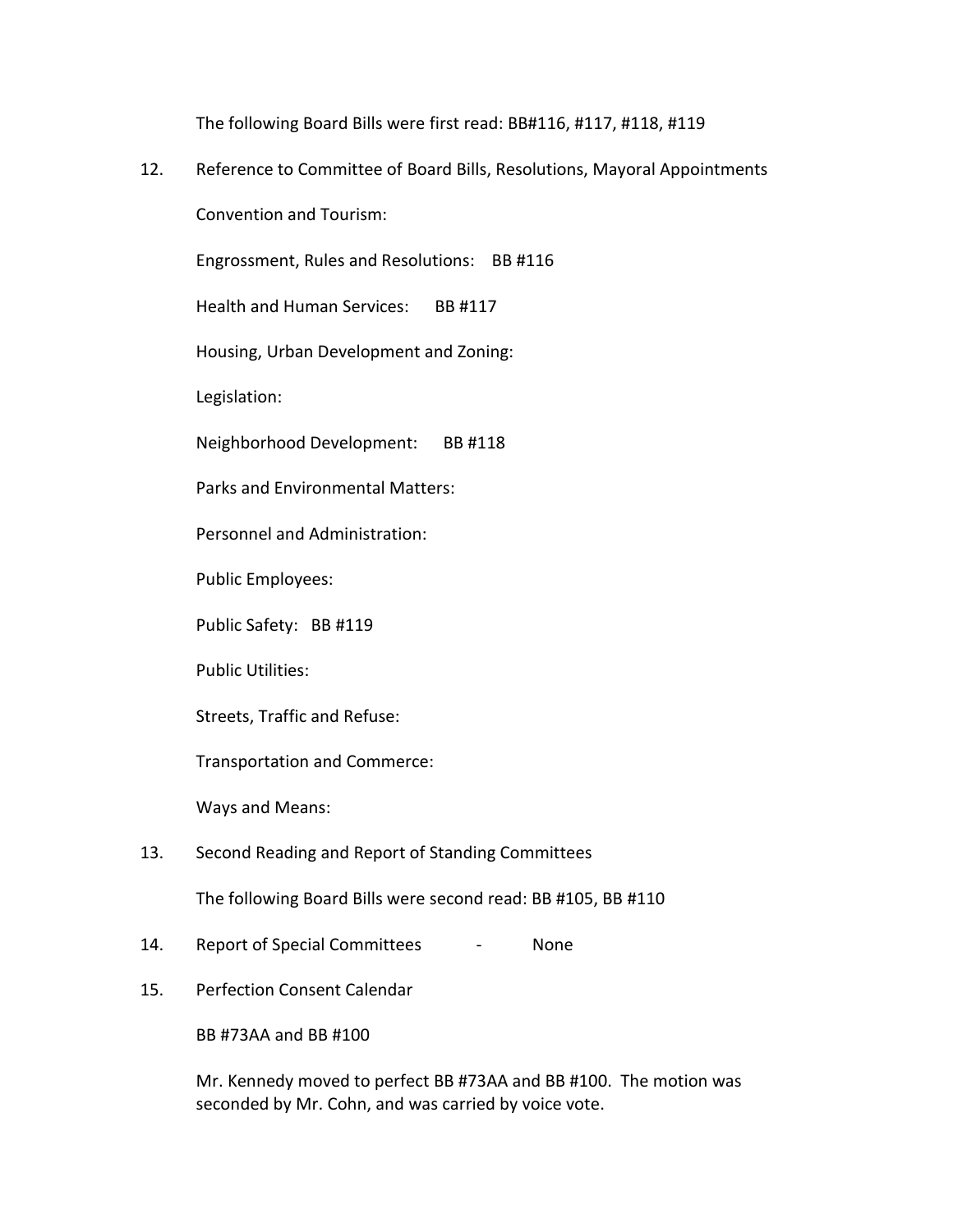### 16. Board Bills for Perfection

Mr. Bosley moved to perfect BB #103. The motion was seconded by Mr. J. Boyd. Motion carried by the following vote:

### 22 Ayes

Middlebrook, Bosley, Moore, Ingrassia, Rice, Gunether, Vollmer, Martin, Arnowitz, Murphy, Howard, Green, Oldenburg, Roddy, Spencer, J. Boyd, Vacarro, Ogilvie, Cohn, Williamson, Navarro, Pres. Reed

2 Noes Tyus, Hubbard

Present Kennedy, P. Boyd

Mr. Boyd made a motion to call for the question of BB #103. The motion was seconded by Ms. Spencer. Motion failed by the following vote:

### 14 Ayes

Middlebrook, Bosley, Ingrassia, Vollmer, Martin, Arnowitz, Murphy, Howard, Oldenburg, Roddy, Spencer, Boyd, Vacarro, Williamson

## 13 Noes

Tyus, Moore, Hubbard, Rice, Guenther, Green, Kennedy, Davis, Muhammad, Ogilvie, Cohn, Navarro, Pre. Reed

1 Present P. Boyd

Mr. Bosley made a motion to suspend the rules and move BB #103 to the Third Reading/Final Passage. The motion was seconded by Ms. Murphy. Motion carried by the following vote:

### 23 Ayes

Middlebrook, Bosley, Moore, Ingrassia, Rice, Gunether, Vollmer, Martin, Arnowitz, Murphy, Howard, Green, Oldenburg, Roddy, Kennedy, Spencer, J. Boyd, Vacarro, Ogilvie, Cohn, Williamson, P. Boyd, Navarro

### 3 Noes

Tyus, Hubbard, Pre. Reed Ms. Navarro made a motion to perfect BB #91. The motion was seconded by Mr. Arnowitz.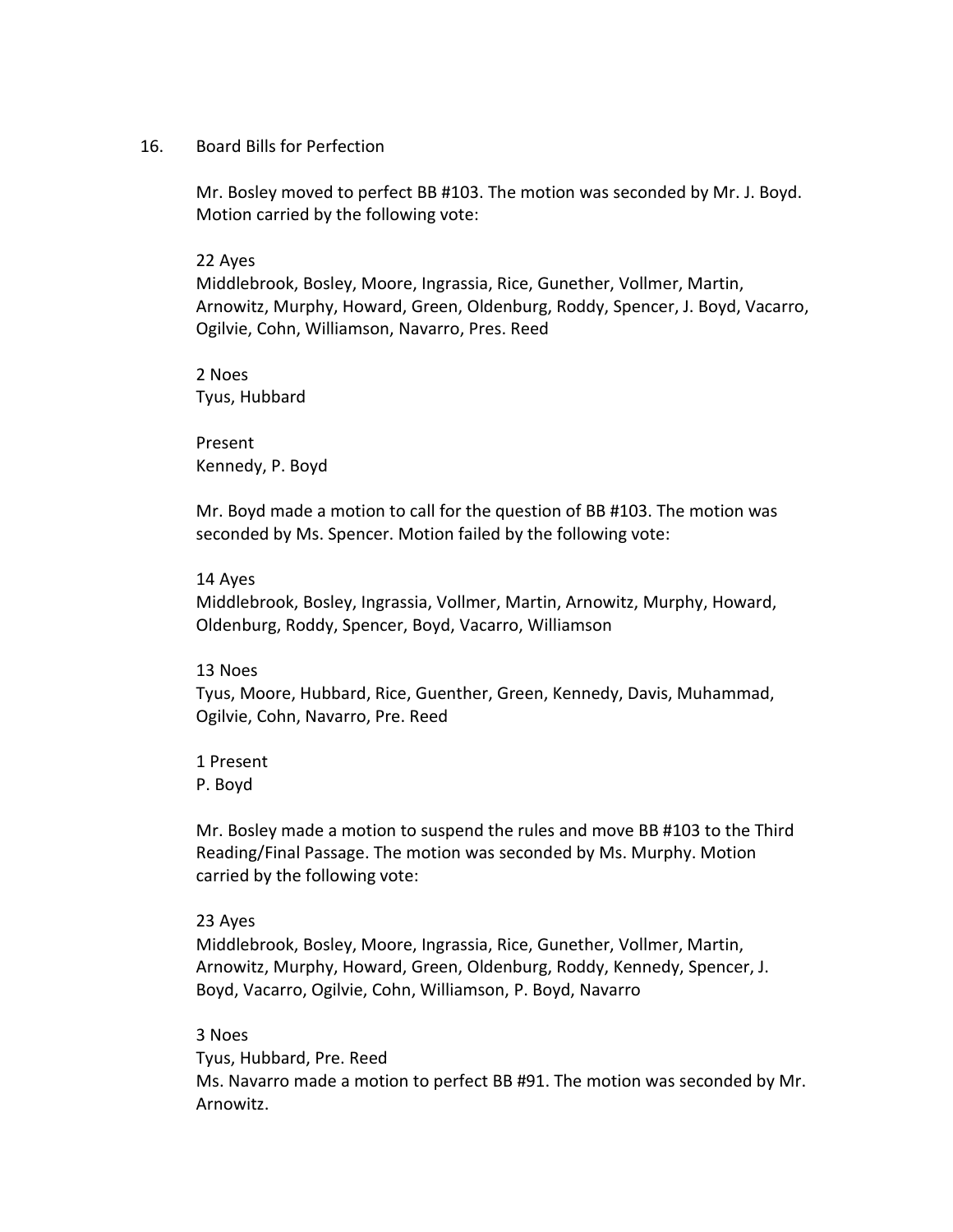Ms. Navarro made a motion to adopt floor substitute of BB #91. The motion was seconded by Mr. Williamson.

Ms. Navarro made a motion to perfect BB #91FS. The motion was seconded by Mr. Williamson. Motion carried by voice vote.

- 17. Third Reading Consent Calendar None
- 18. Third Reading / Report of Engrossment and Final Passage

Mr. Bosley made a motion to  $3^{rd}$  read and final pass of BB #103. Seconded by Ms. Murphy. Motion carried by the following votes:

22 Ayes Middlebrook, Bosley, Moore, Ingrassia, Rice, Gunether, Vollmer, Martin, Arnowitz, Murphy, Howard, Green, Oldenburg, Roddy, Spencer, J. Boyd, Vacarro, Ogilvie, Cohn, Williamson, P. Boyd, Navarro

3 Noes Tyus, Hubbard, Kennedy

19. Report of Enrollment Committee

BB# 103

20. Courtesy Resolutions Consent Calendar

Mr. Kennedy moved to adopt the Courtesy Resolution Calendar: Res. The motion was seconded by Ms. Murphy, and carried by voice vote.

21. First Reading of Resolutions - Res. #138

> Ms. Spence moved to assign Res #138 to the Streets committee. The motion was seconded by Mr. Boyd. Motion carried by voice vote.

- 22. Second Reading of Resolutions, Committee Reports and Adoptions Mone
- 23. Miscellaneous and Unfinished Business None
- 24. Announcements
- 25. Excused Aldermen